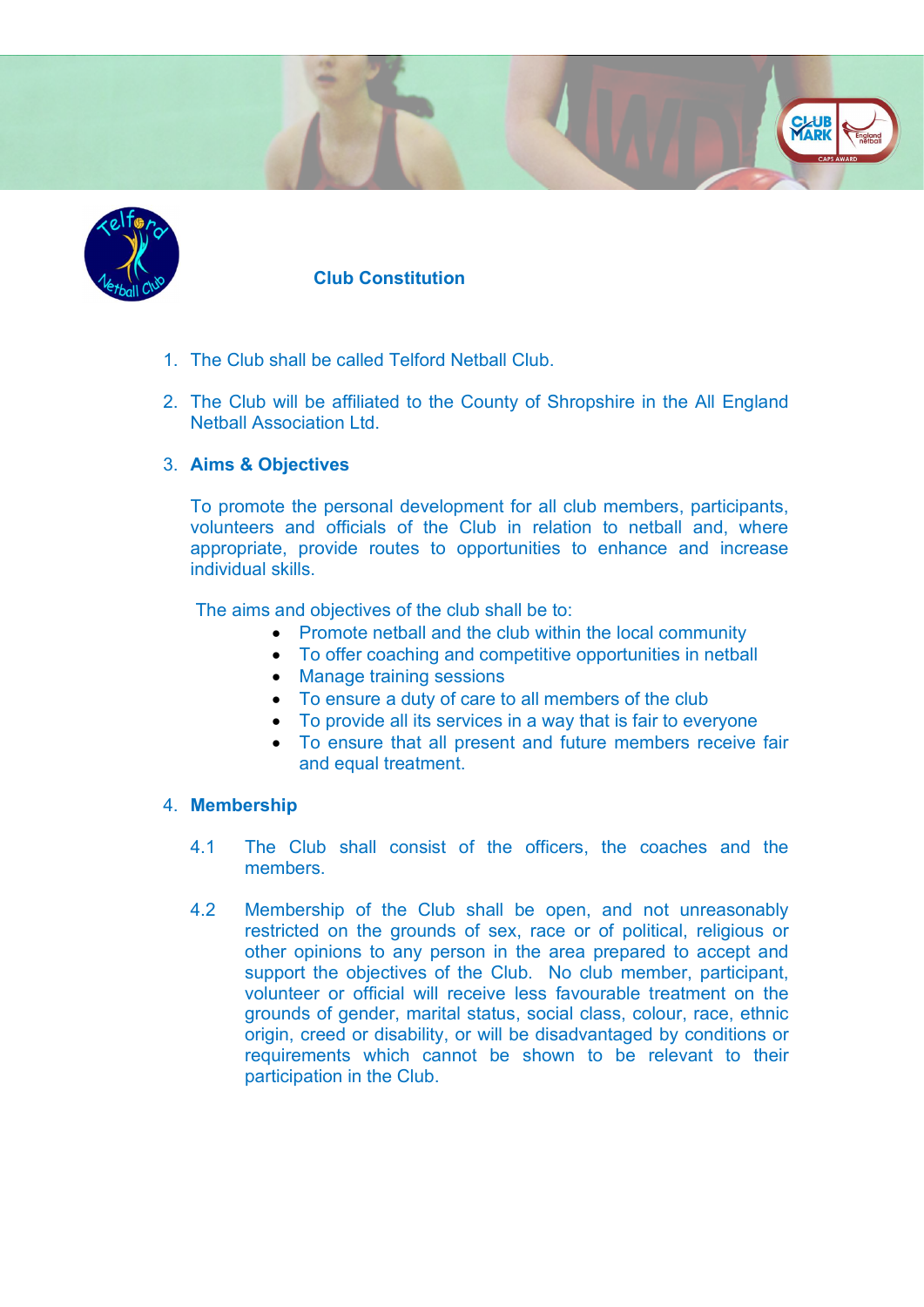# 4.3 Members will be enrolled in one of the following categories

**CLUE**<br>MARK

- **Junior Member** 
	- o U11 member
	- o U12 member
	- o U14 member
	- o U16 member
	- o U19 member
- Full Member
	- o Adult player and/or Coach
- Associate member (committee / volunteers)
- 4.4 In accepting membership, a person agrees to abide by the code of conduct and the ruling of the Club Committee.
- 4.5 Members may resign from membership at any time by giving notice to the Club Secretary.

# 5. Membership Fees.

- 5.1 Membership fees shall be stipulated by the committee at the first meeting following the AGM.
- 5.2 The annual subscription fee will be payable by 12 equal monthly payments via Go Cardless direct debit.
- 5.3 Membership fees will be kept at levels that do not pose a significant obstacle to participants.
- 5.4 The Club Committee may decide upon other charges or subscriptions at its discretion.
- 5.5 Membership may be removed or refused, only if good cause such as conduct or behavior that is likely to bring the club or sport into disrepute. Appeal against this may be made to the committee.

# 6. Officers

6.1 The officers of the Club shall be: Chair, Vice Chair, Secretary, Treasurer, Membership Secretary, Safeguarding Officer, Training Coordinator, GDPR Officer, Players representative and a Coaching representative (shared amongst coaches), and any other relevant positions.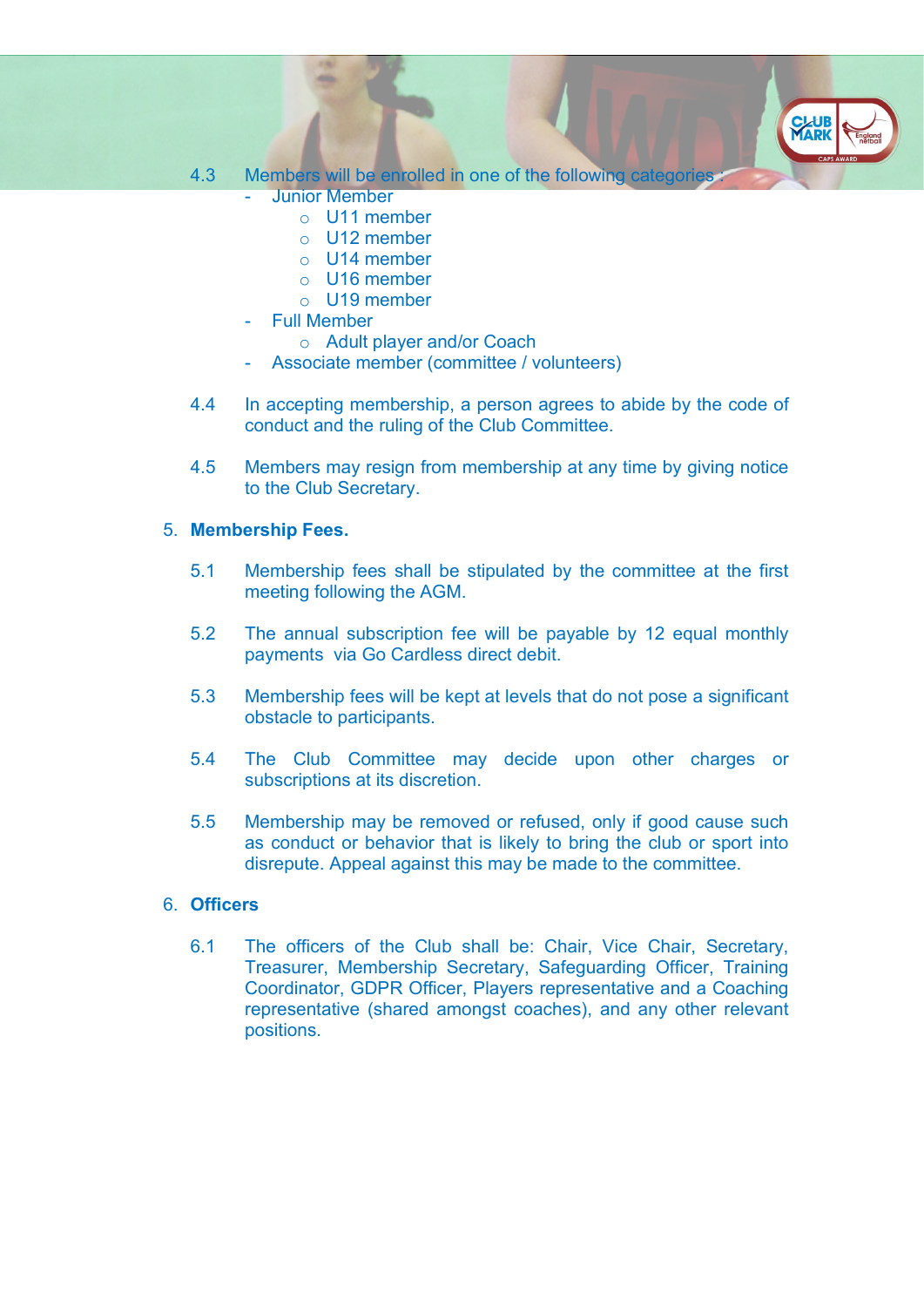- 6.2 These officers shall hold for a period of 12 months, being elected annually at the Club AGM (apart from under exceptional circumstances). All Officers shall retire annually but can re-stand if they wish and will still be eligible for re-appointments.
- 6.3 Any casual vacancy occurring may be filled at the discretion of the **Committee**

#### 7. Committee

- 7.1 The club will be managed through the Committee consisting of: Chair, Vice Chair, Secretary, Treasurer, Membership Secretary, Safeguarding Officer, Training Coordinator, GDPR Officer, Players representative and a Coaching representative (shared amongst coaches). All committee members shall have the right to vote at Club Committee meetings.
- 7.2 Meeting of the Committee shall be convened by the Chair and the Committee shall meet as required but not less than 6 times a year.
- 7.3 The quorum for the transaction of business at Committee meetings shall be two-thirds of committee members.
- 7.4 Every decision at a meeting of the Committee shall be determined by a majority vote of the members present and every voting member having one vote. In the event of an equality of votes the Chair of the meeting shall have a casting vote.
- 7.5 The Committee shall be responsible for considering any application for membership and shall decide if this application should be accepted. The decision shall be in accordance with a nondiscriminatory policy.
- 7.6 The Committee may delegate some or all of its powers and making to a sub-committee. Any sub-committee must act only in accordance within the authority delegated to it by the Committee.
- 7.7 The Committee will be responsible for adopting new policy, codes of conduct and rules that affect the organisation of the club.
- 7.8 Any committee member that fails to show at 3 consecutive meetings will be believed to have stepped down from their post.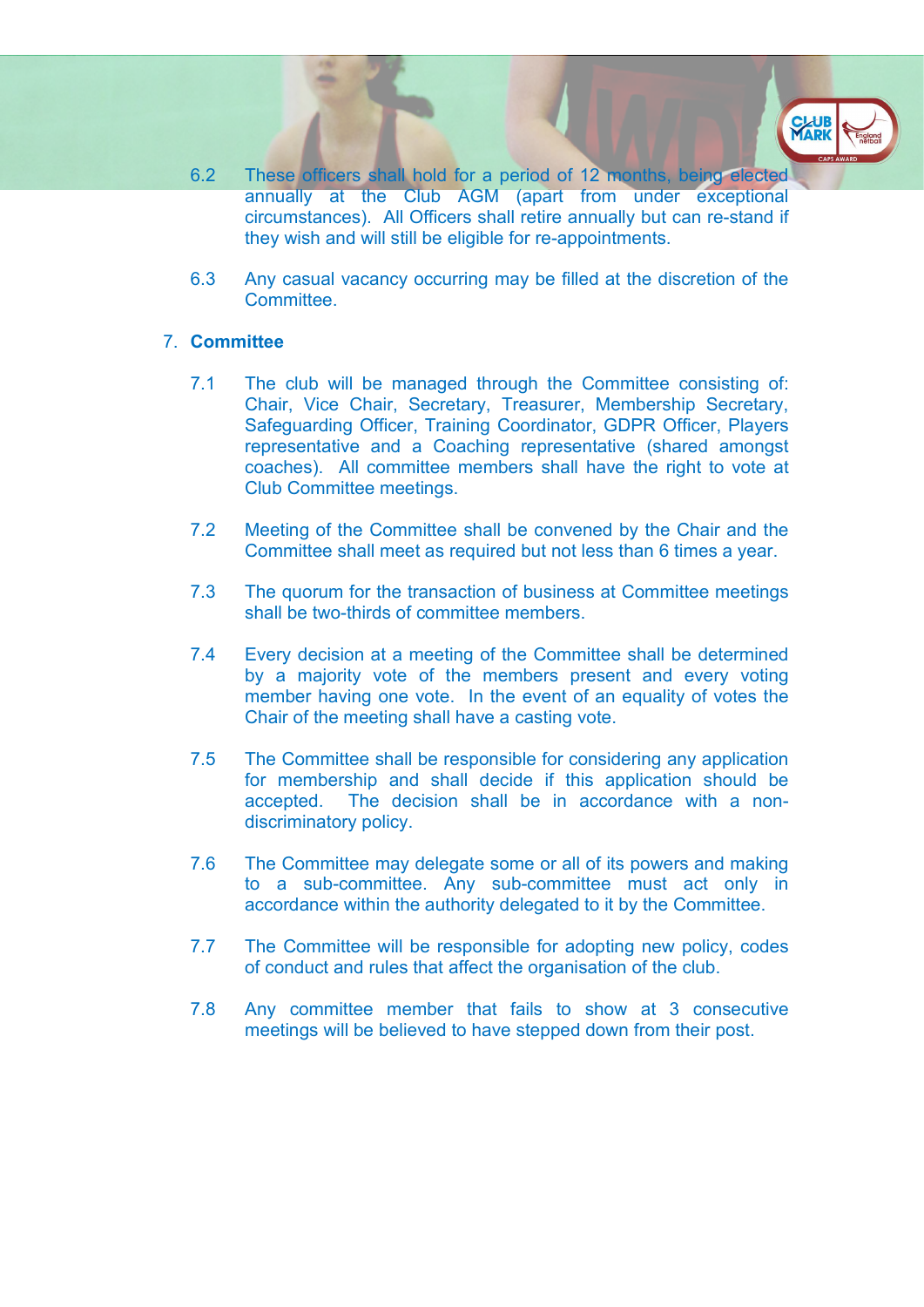7.9 If a Committee member wishes to step down from their post they must put this in writing to the Chair person (or Secretary if it is the Chair). In this event the post will be filled by a current committee member until the next AGM.

**CLU**<br>MARI

### 8. Finance

- 8.1 All monies raised by or on behalf of the club shall be reinvested to further the objectives of the Club and for no other purpose.
- 8.2 All club monies will be banked in an account held in the name of the club.
- 8.3 The Club Treasurer will be responsible for the finances of the club and will provide a balance statement to the committee at all meetings.
- 8.4 The financial year of the club will end on 30<sup>th</sup> June.
- 8.5 An audited statement of annual accounts will be presented by the Treasurer at the Annual General Meeting, where possible.
- 8.6 Any cheques drawn against club funds should hold the signatures of two of the nominated four signatories.
- 8.7 The Treasurer, alongside the committee will set annual budgets for coaches, equipment, fun nights, presentations and any other area that is required.
- 8.8 Internet banking can be authorized by one person. However payments cannot be authorised by oneself eg Internet payments for Person A will be authorised Person B or C and vice-versa. If the payment is for a coach/volunteer then two signatures of the nominated four must be on the expenses form prior to payment being made

#### 9. Annual general Meeting and other Meetings

9.1 Notice of the Annual General Meeting (AGM) will be given by the Club Secretary. Not less than 28 clear days' notice to be given to all members.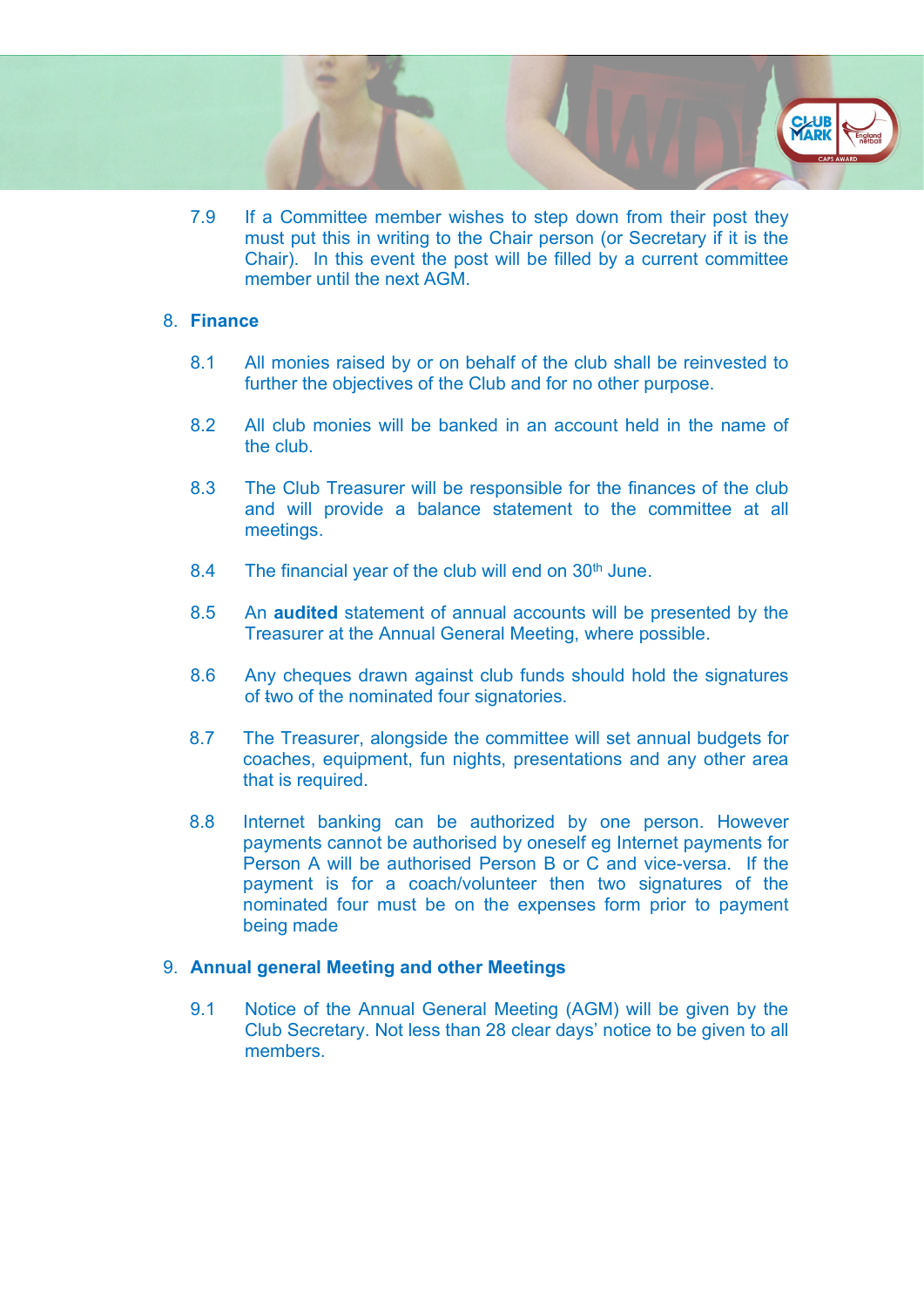

- 9.2 The AGM will receive a report from Chair and Treasurer of the Committee and a statement of the audited accounts.
- 9.3 Nominations for officers of the Committee will be sent to the Secretary prior to the AGM and a list of nominated parties sent to all members with the Agenda 14 days before the AGM.
- 9.4 Elections of officers are to take place at the AGM.
- 9.5 All members shall be entitled to vote at general meetings of the Club and shall have equal voting rights.
- 9.6 The quorum for general meetings shall be 30 members present and eligible to vote
- 9.7 An Extraordinary General meeting (EGM) shall be called by an application in writing to the Secretary signed by not less than 50 members. The Committee shall have the power to call an EGM by decision of a simple majority of its members. The EGM should be held within 28 days of receipt of a valid requisition.

### 10. Voting procedures

- 10.1 Each member (a parent/guardian for each paying member) shall be entitled to one vote.
- 10.2 A motion shall be carried by a single majority of those present and voting, except when the motion is a constitutional amendment which shall require a two thirds majority of the committee.
- 10.3 The Chair shall have a casting vote in addition to a deliberative vote.

# 11. Property and Staff

11.1 Responsibility for all property owned by the Club and for the employment of any paid staff and volunteers rests with the Coaches and the Committee.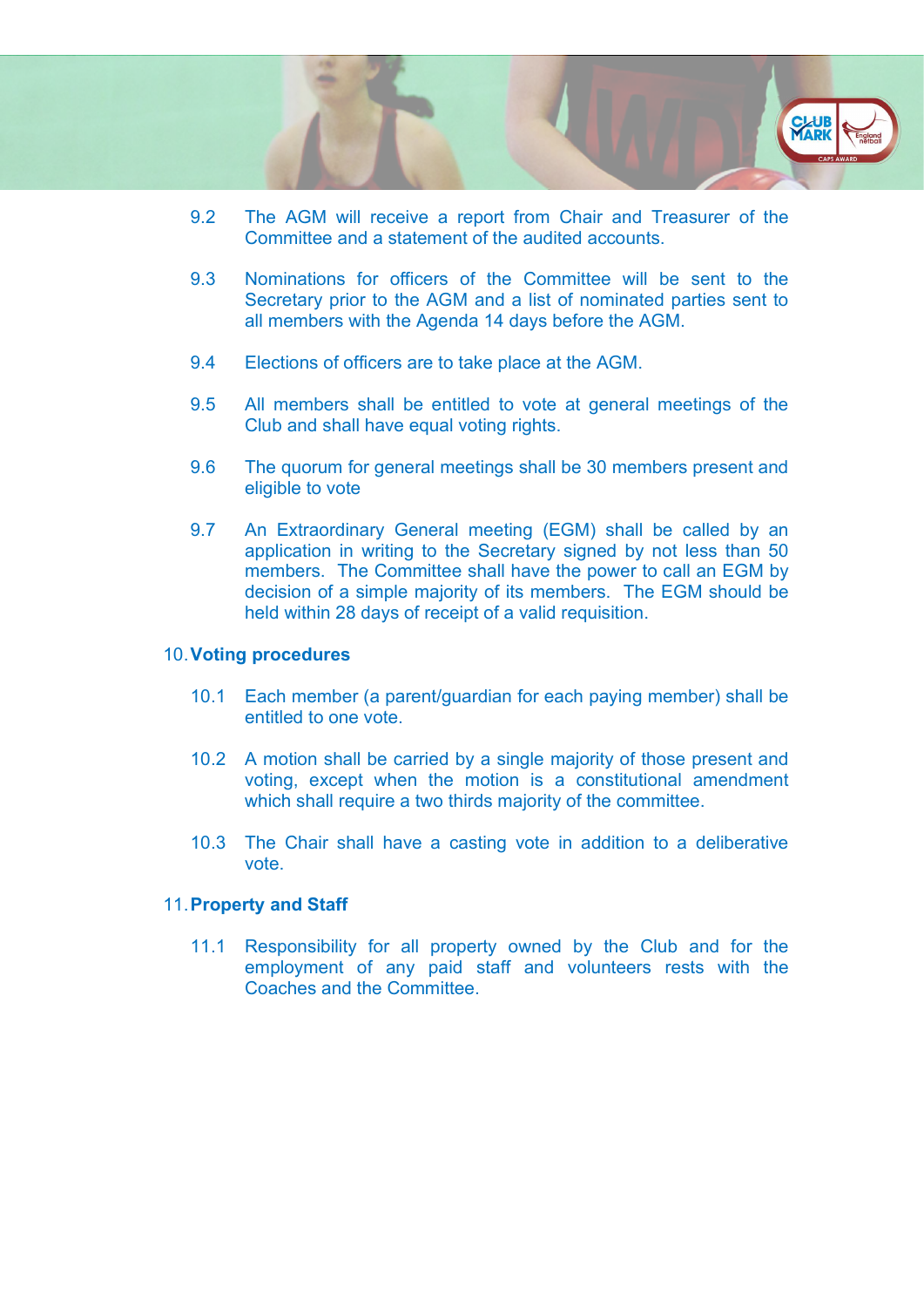### 12. Discipline and Appeals

12.1 The Committee shall have the power to take disciplinary action against any member and shall have the authority to terminate the membership of any member guilty of conduct deemed to be a detriment to the Club.

**CLUI**<br>MARI

- 12.2 There shall be the right of appeal to the Committee, against any decision made by an officer of the Club.
- 12.3 The appeal shall normally be considered within 14 days of it being received by the Secretary/Safeguarding Officer.
- 12.4 The Club has adopted the National Governing Body's Child Protection Policy and has a Club Safeguarding Officer with other Coaches also having safeguarding accreditation.

#### 13. Dissolution Procedures

- 13.1 A resolution to dissolve the club can only be passed at an AGM or EGM through a majority vote of the membership.
- 13.2 In the event of dissolution, all debts will be paid by Club funds and any assets of the club that remain will become the property of one or more of the following:
	- To another Club with similar sports purposes which is a registered charity and/or
	- To another Club with similar sports purposes which is a registered CASC and/or
	- To the Club's national governing bodies for use by them for related community sports.

# 14. Review of the constitution.

- 14.1 The constitution shall be reviewed on a yearly basis.
- 14.2 The constitution will only be changed through agreement by a majority vote at a Committee Meeting.